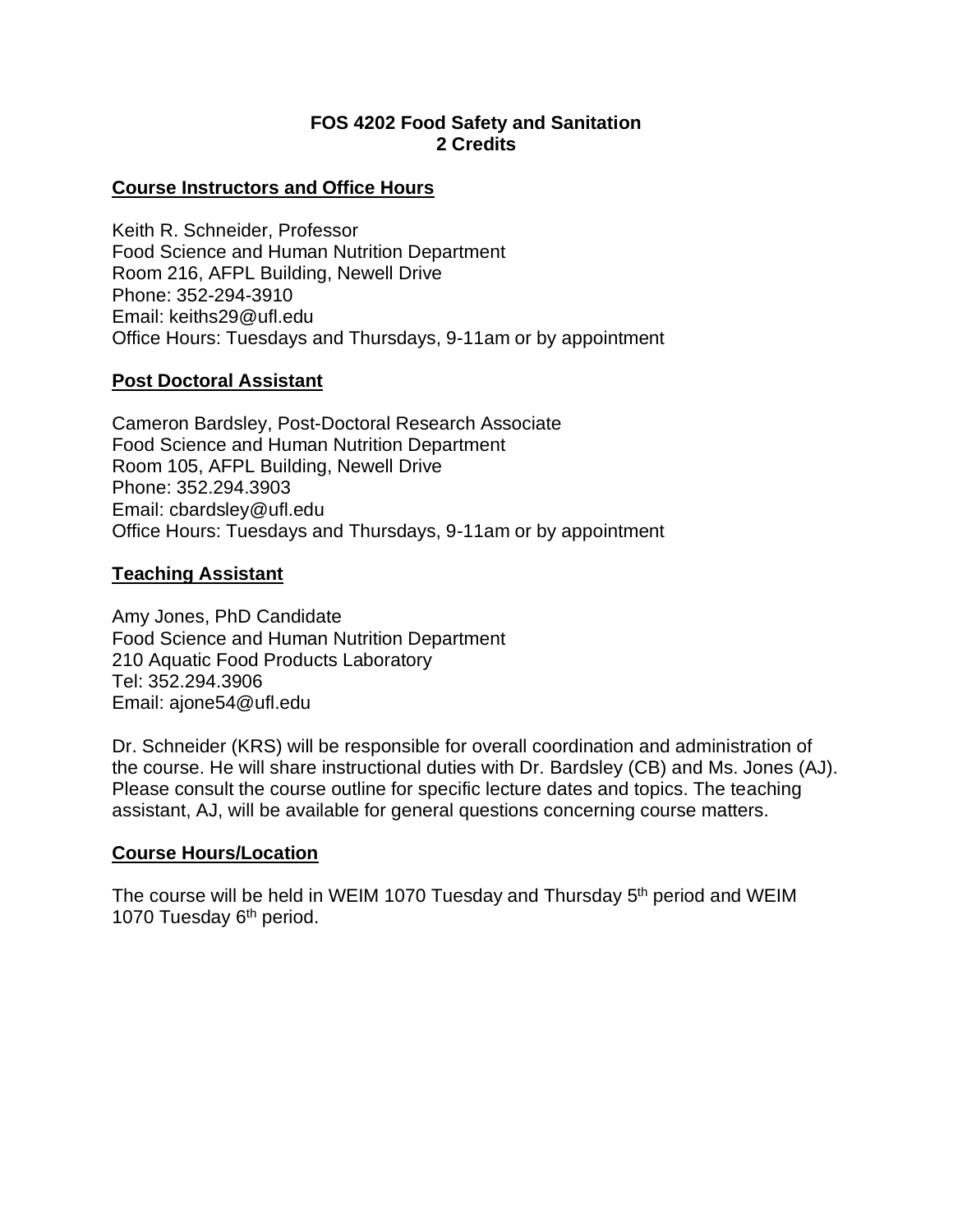# **Course Objectives**

Upon completion of this course, students should:

- 1. Be familiar with food safety hazards, assessment of risk, and evaluation.
- 2. Understand the principles, actions, and limitations of food sanitation procedures.
- 3. Be familiar with current and future implications concerning food safety hazards and risks.

## **Prerequisites**

MCB 2000, MCB 2000L, or the equivalent.

## **Course Format**

Students will acquire knowledge of the pertinent issues in food safety and sanitation through the use of lectures, class discussions, outside reading and assignments.

#### **Course Description**

Lectures, discussions, and demonstrations concerning microbial, chemical and biological safety of food, principles of sanitation for the food processing and retail foods industries.

#### **Textbook and References**

## **Required**

Principles of Food Sanitation, 6th Ed., Marriott, Schilling and Gravani, Springer, New York, NY. Found at: http://www.amazon.com or the UF Campus Bookstore

This text will be on reserve at the Marston Science Library under FOS 4202 / FOS 5205 and be available for purchase from the UF bookstores and from several online sources.

## **Additional References will be provided for week's topic as needed (example)**

Scallan E, Hoekstra RM, Angulo FJ, Tauxe RV, Widdowson M-A, Roy SL, et al. 2011. Foodborne illness acquired in the United States—Major pathogens. Emerg Infect Dis. 17(1):7-15.

## **Grading**

| Exams (2)  | 50% (25% each) |
|------------|----------------|
| Final Exam | 30%            |

Exams 1 and 2 (~50 min, closed book exams) will each cover approximately 1/3 of the course material and be equally weighted. However, later course material will draw on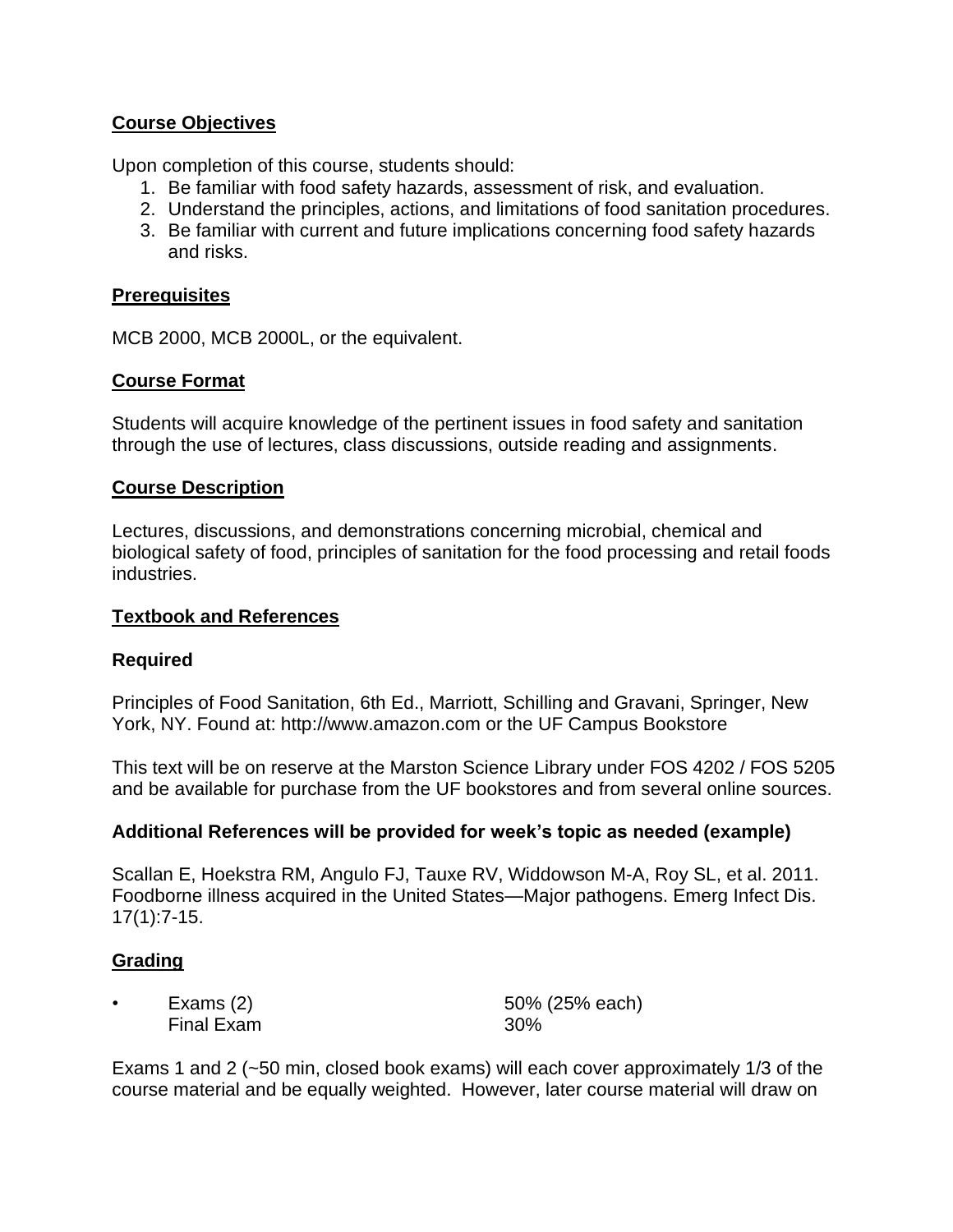foundation material presented in the first section of the course; students should therefore be prepared to apply principles from the entire course as they develop their answers to assignments and exams. The final exam will be a comprehensive, closed book exam that will allow the student to demonstrate an understanding and synthesis of the concepts of food safety and sanitation from the entire course.

• Class Assignments 20%

The class assignments represent a significant part of the course grade, and their successful completion is critical. A term paper for extra credit must be in the form of a scientific review paper on a particular topic relevant to food safety and sanitation. All topics must be cleared through the instructor(s). Please adhere to stated deadlines for maximum credit.

Attendance and promptness will be noted.

| <b>FOS 4202</b>          |             |
|--------------------------|-------------|
|                          | Percent (%) |
| <b>Class Assignments</b> | 20          |
| Exam 1                   | 25          |
| Exam 2                   | 25          |
| <b>Final Exam</b>        | 30          |

| <b>Course Average Grade</b> |  |  |
|-----------------------------|--|--|
| $90 - 100$ A                |  |  |
| $88 - 89B +$                |  |  |
| $84 - 87B$                  |  |  |
| $80 - 83 B$ -               |  |  |
| $78 - 79C +$                |  |  |
| 74 – 77 C                   |  |  |
| $70 - 73$ C-                |  |  |
| $68 - 69$ D+                |  |  |
| $64 - 67$ D                 |  |  |
| $60 - 63$ D-                |  |  |
| < 60 E                      |  |  |

# **Tentative Course Outline**

## **Week 1**

8/24 Class Introduction and Overview for FOS 4202 and FOS 5205

8/26 Food Safety

Read Chapter 1 (Marriott, Schilling and Gravani)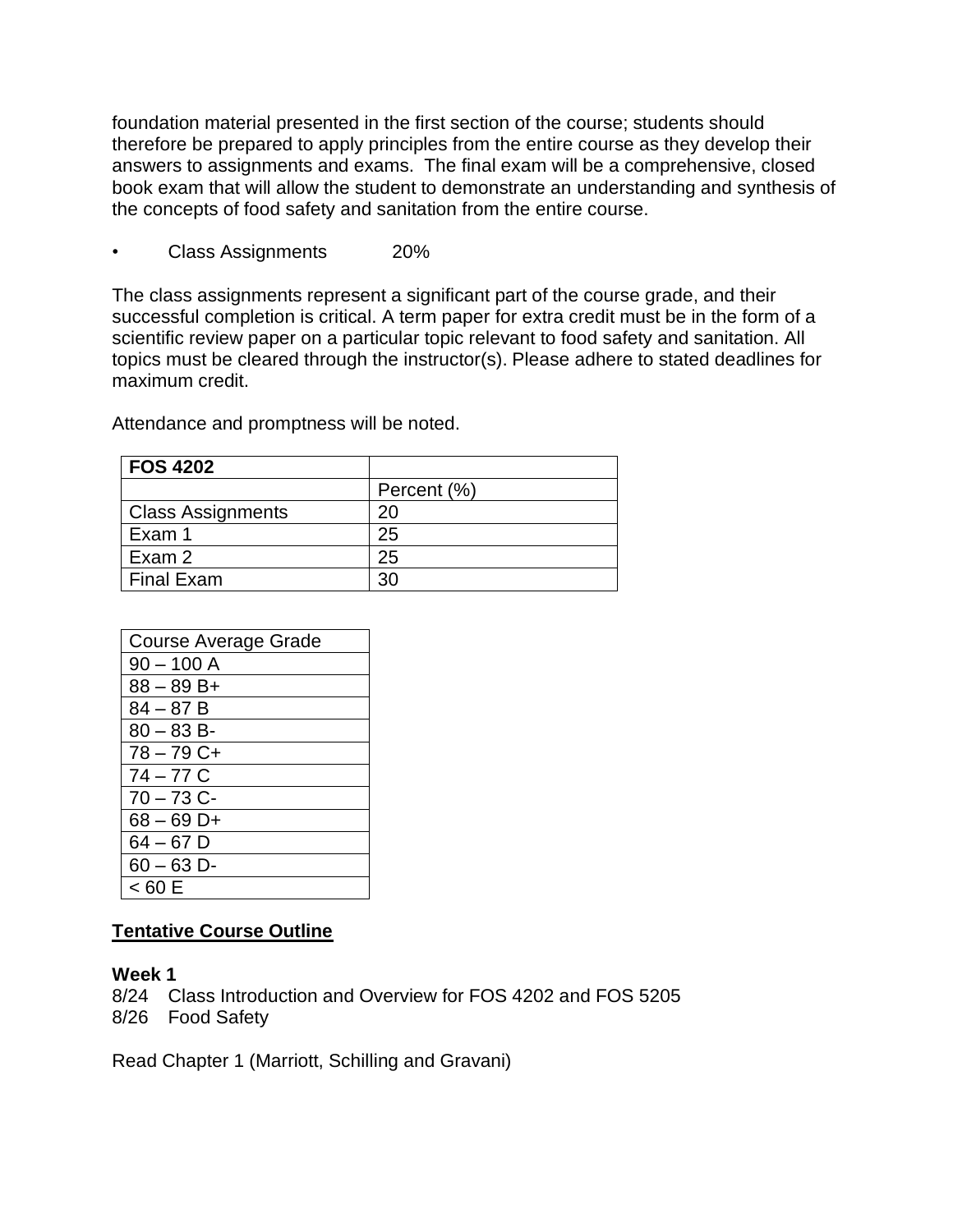## **Week 2**

- 8/31 Foodborne Pathogens
- 9/2 Foodborne Pathogens

Read Chapter 3 (Marriott, Schilling and Gravani)

## **Week 3**

- 9/7 Foodborne Pathogens
- 9/9 Allergens

Read Chapters 3 (Marriott, Schilling and Gravani)

## **Week 4**

9/14 Non-microbial Hazards-Chemical and Physical

9/16 Personal Hygiene

Read Chapters 4 and 5 (Marriott, Schilling and Gravani)

## **Week 5**

9/21 Spoilage Organisms **9/23 EXAM 1**

Readings will be provided

## **Week 6**

9/28 Regulations 9/30 Food Safety Systems Overview, Part 1

Readings will be provided Read Chapters 7 and 8 (Marriott, Schilling and Gravani)

## **Week 7**

10/5 Food Safety Systems Overview, Part 2

10/7 Food Safety Systems Overview, Part 2

Read Chapters 6 and 7 (Marriott, Schilling and Gravani)

## **Week 8**

10/12 Cleaning and Sanitizing Part 1

10/14 Cleaning and Sanitizing Part 2

Read Chapters 9 and 10 (Marriott, Schilling and Gravani)

## **Week 9**

10/19 Cleaning and Sanitizing Part 3 **10/21 Exam 2**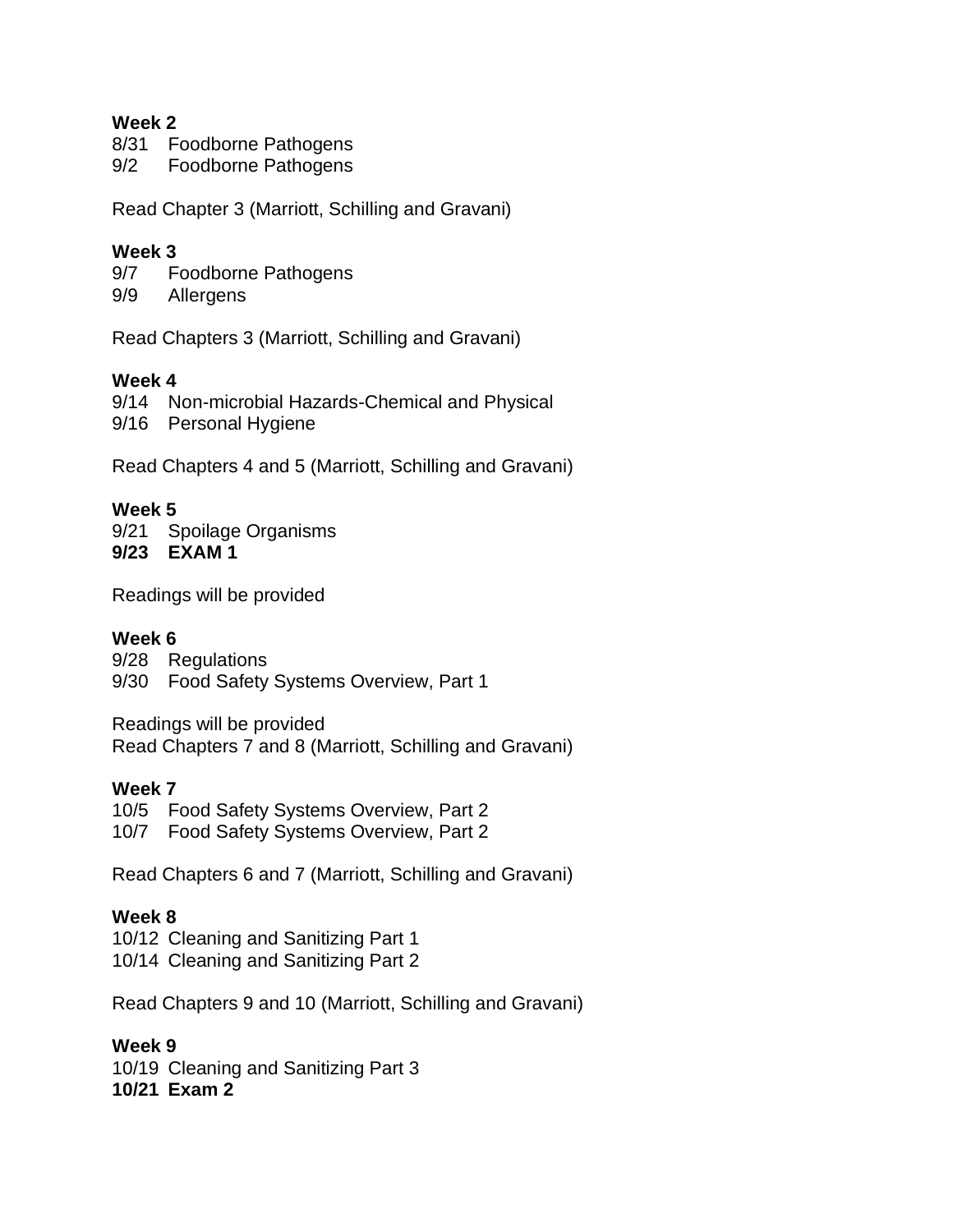Read Chapters 9 and 10 (Marriott, Schilling and Gravani)

## **Week 10**

10/26 Pest Control 10/28 Waste Management

Read Chapters 12 and 13 (Marriott, Schilling and Gravani)

## **Week 11**

11/2 Waste Treatment Field Trip (Pending)

11/4 Sanitary Design, Part 1

Read Chapter 13 and 14 (Marriott, Schilling and Gravani)

## **Week 12**

11/9 Sanitary Design, Part 2 11/11 Sanitary Design, Part 3

Read Chapter 14 (Marriott, Schilling and Gravani)

## **Week 13**

11/16 Plant Specific Case Studies – Part 1 11/18 Plant Specific Case Studies – Part 2

Read Chapters 15, 17, 18, or 19 (Marriott, Schilling and Gravani)

## **Week 14**

11/23 Recall and Traceback 11/25 No Class – Thanksgiving Break

# **Week 15**

11/30 ServSafe and the Food Code 12/2 Biosecurity

Read Chapter 2 (Marriott, Schilling and Gravani)

# **Week 16**

12/7 Course Review (Last Day of Class)

## **Week 17**

**12/14/2021 @ 7:30 AM - 9:30 AM (Exam will be one hour)**